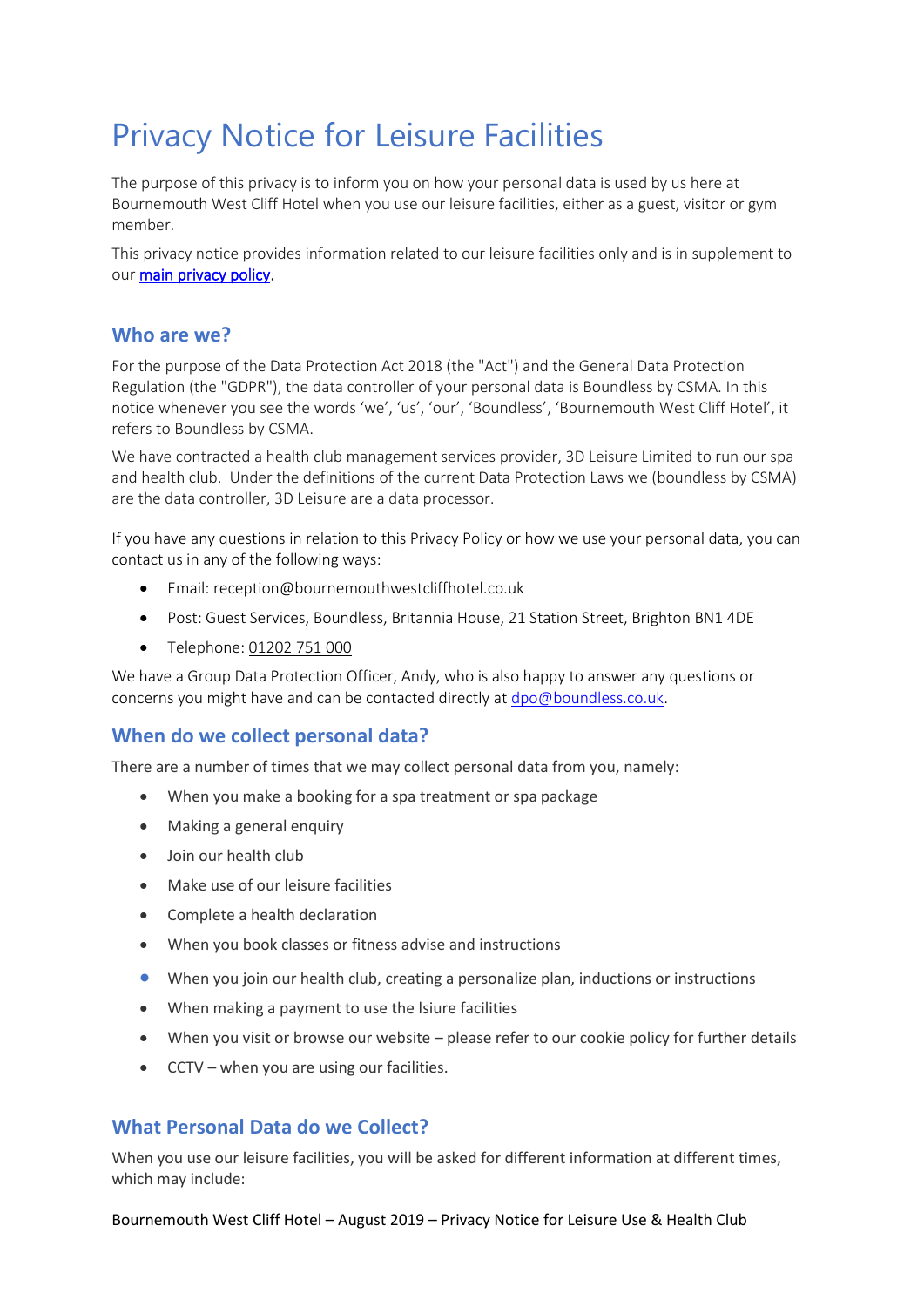- Your name and contact details
- Room number if a guest at the hotel
- Payment details
- Postal address (for delivery fulfilment)
- Telephone number
- Payment details
- CCTV images
- Anonymised images through swimming pool sensors

## **How will we use your Personal Data?**

We'll only use your personal data on relevant lawful grounds as permitted by the Data Protection Act 2018, GDPR and the Privacy of Electronic Communication Regulations 2003, and any successor legislation to these.

Under these data protection laws, we can only use your personal data if we have a proper reason for doing so, such as:

- to comply with our legal and regulatory obligations;
- for the performance of our contract with you or to take steps at your request before entering into a contract;
- for our legitimate interests or those of a third party; or
- where you have given consent.

If we are asked by the police, law enforcement agency or any other regulatory or government authority investigating suspected illegal activities, we may need to disclose and exchange information with that authority to comply with our legal and regulatory obligations.

Below are the key reasons we may process your data:

| Personal data processed                          | <b>Purpose of processing</b>                                 | Lawful basis for processing                                                                   |
|--------------------------------------------------|--------------------------------------------------------------|-----------------------------------------------------------------------------------------------|
| Name, contact details and<br>payment information | Making a spa booking                                         | Carrying out our contractual<br>obligations as in our terms and<br>conditions.                |
| Name, contact details                            | If making a general enquiry                                  | Legitimate Interest                                                                           |
| Name and room number                             | Signing in as a hotel guest to<br>use the facilities         | Carrying out our contractual<br>obligations as in our terms and<br>conditions.                |
| <b>Medical conditions</b>                        | When completing a treatment<br>consultation form             | Carrying out our contractual<br>obligations as in our terms and<br>conditions.                |
| Name and email address                           | To provide updates and offers<br>from time to time via email | Consent by opting into our<br>mailing list. You can opt out of<br>this mailing list any time. |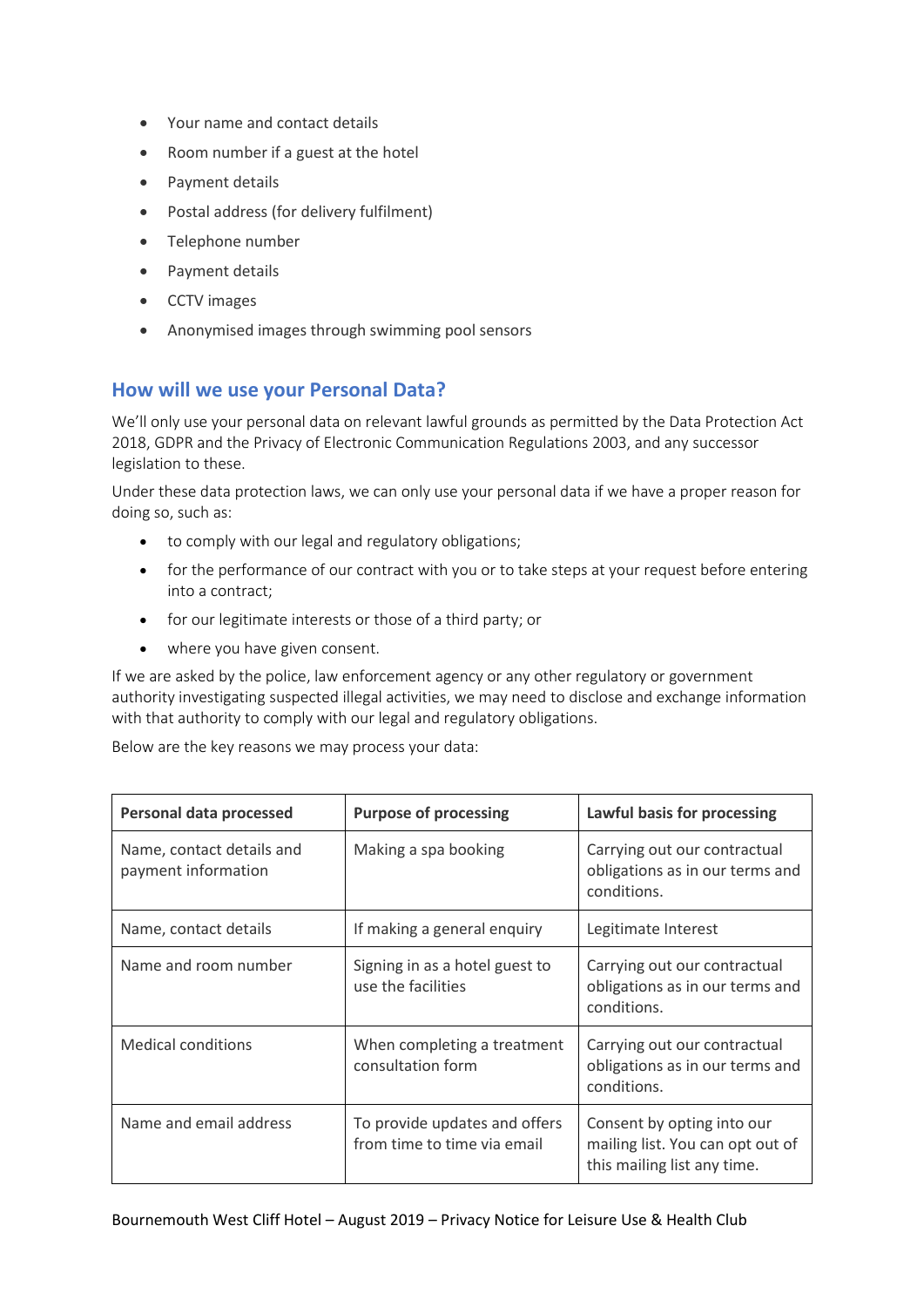| Images through CCTV                                       | We use CCTV in a number of<br>areas of the hotel and leisure<br>facilities                                              | Please refer to our CCTV Policy                                                                                                        |
|-----------------------------------------------------------|-------------------------------------------------------------------------------------------------------------------------|----------------------------------------------------------------------------------------------------------------------------------------|
| Images and tracking<br>movement in the swimming<br>pools. | We use an advanced<br>drowning-detection system in<br>our two pools for the safe<br>guarding and wellbeing of<br>users. | Legal Obligation - we have<br>created a handy information<br>sheet regarding this<br>technology which you can read<br>by clicking here |
| <b>Personal Emergency</b><br><b>Evacuation Plan</b>       | Only when required                                                                                                      | Legal Obligation                                                                                                                       |

#### **Also – as a Health Club Member:**

| Name, contact details and<br>payment information | When joining the health club<br>as a member                                                        | Carrying out our contractual<br>obligations as in our terms and<br>conditions |
|--------------------------------------------------|----------------------------------------------------------------------------------------------------|-------------------------------------------------------------------------------|
| Name, address                                    | Sending a welcome pack and<br>other information                                                    | Carrying out our contractual<br>obligations as in our terms and<br>conditions |
| Name, contact details                            | Reminder of induction session                                                                      | Carrying out our contractual<br>obligations as in our terms and<br>conditions |
| Name, membership number                          | Create personalised health<br>plan, reassessment of plan &<br>review as set out in our<br>promise. | Carrying out our contractual<br>obligations as in our terms and<br>conditions |
| Name, contact details,<br>membership number      | Inform you regarding the<br>renewal of your account                                                | Carrying out our contractual<br>obligations as in our terms and<br>conditions |

# **Who we share your Personal Data with**

When we allow third parties acting on behalf of Boundless to access your information, we will always have complete control of what they see, how long they see it and what they are allowed to do with it by imposing strict contractual obligations on them such as data sharing agreements. We do not sell or share your personal information for other organisations to use.

Personal data collected and process by us may be shared with the following groups where necessary:

- Health Club and Spa staff
- Boundless employees and hotel staff
- Third party cloud hosting and IT infrastructure providers who host the website and provide IT support in respect of the website.

Bournemouth West Cliff Hotel – August 2019 – Privacy Notice for Leisure Use & Health Club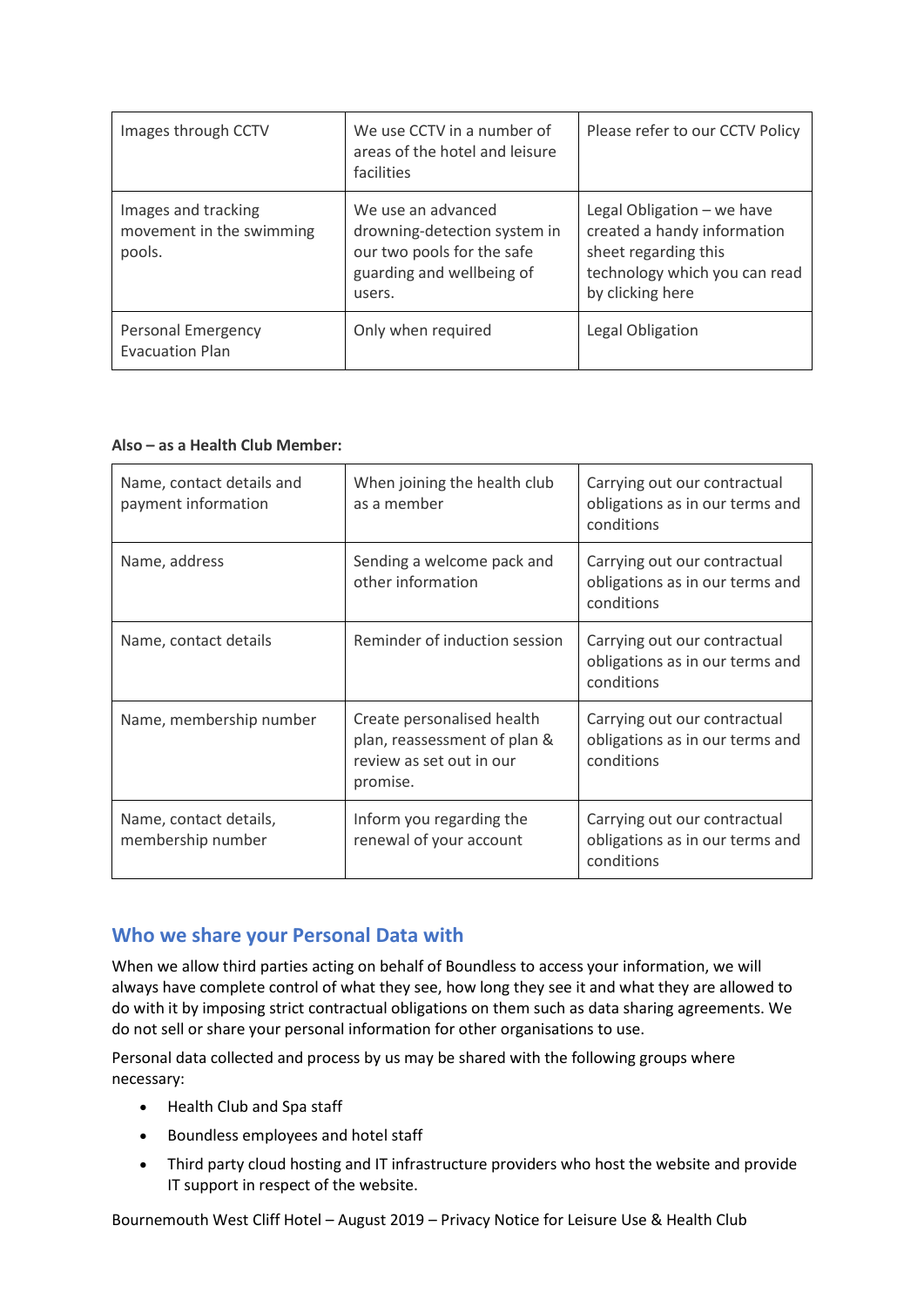Also, under strict controlled conditions:

- Contractors
- Service providers providing services to us
- Advisors
- Agents
- Auditors

We may also disclose your personal information to third parties if we are under the duty to disclose or share your personal data in order to comply with any legal obligation, or in order to enforce or apply our terms of use or cookie policy and other agreements; or to protect the rights, property, or safety of Boundless, our members, volunteers and employees. This includes exchanging information with other companies and organisations for the purposes of fraud protection.

# **Where your personal data is held**

Your personal data is primarily held in our data bases which are Microsoft systems located in the EU. Your data may be held at our hotel, third party agencies, services providers, representatives and agents as described above. All systems are cloud based with servers located within the European Economic Area and we do not pass your information outside of the EEA.

# **Your Privacy Rights**

| Access                    | The right to be provided with a copy of your personal<br>information (the right of access)                                                                                                             |
|---------------------------|--------------------------------------------------------------------------------------------------------------------------------------------------------------------------------------------------------|
| Rectification             | The right to require us to correct any mistakes in your<br>personal information                                                                                                                        |
| To be forgotten           | The right to require us to delete your personal information-<br>in certain situations                                                                                                                  |
| Restriction of processing | The right to require us to restrict processing of your personal<br>information-in certain circumstances, for example, if you<br>contest the accuracy of the data                                       |
| Data portability          | The right to receive the personal information you provided<br>to us, in a structured, commonly used and machine-readable<br>format and/or transmit that data to a third party-in certain<br>situations |
| To object                 | The right to object:                                                                                                                                                                                   |

You have the following rights, which you can exercise free of charge: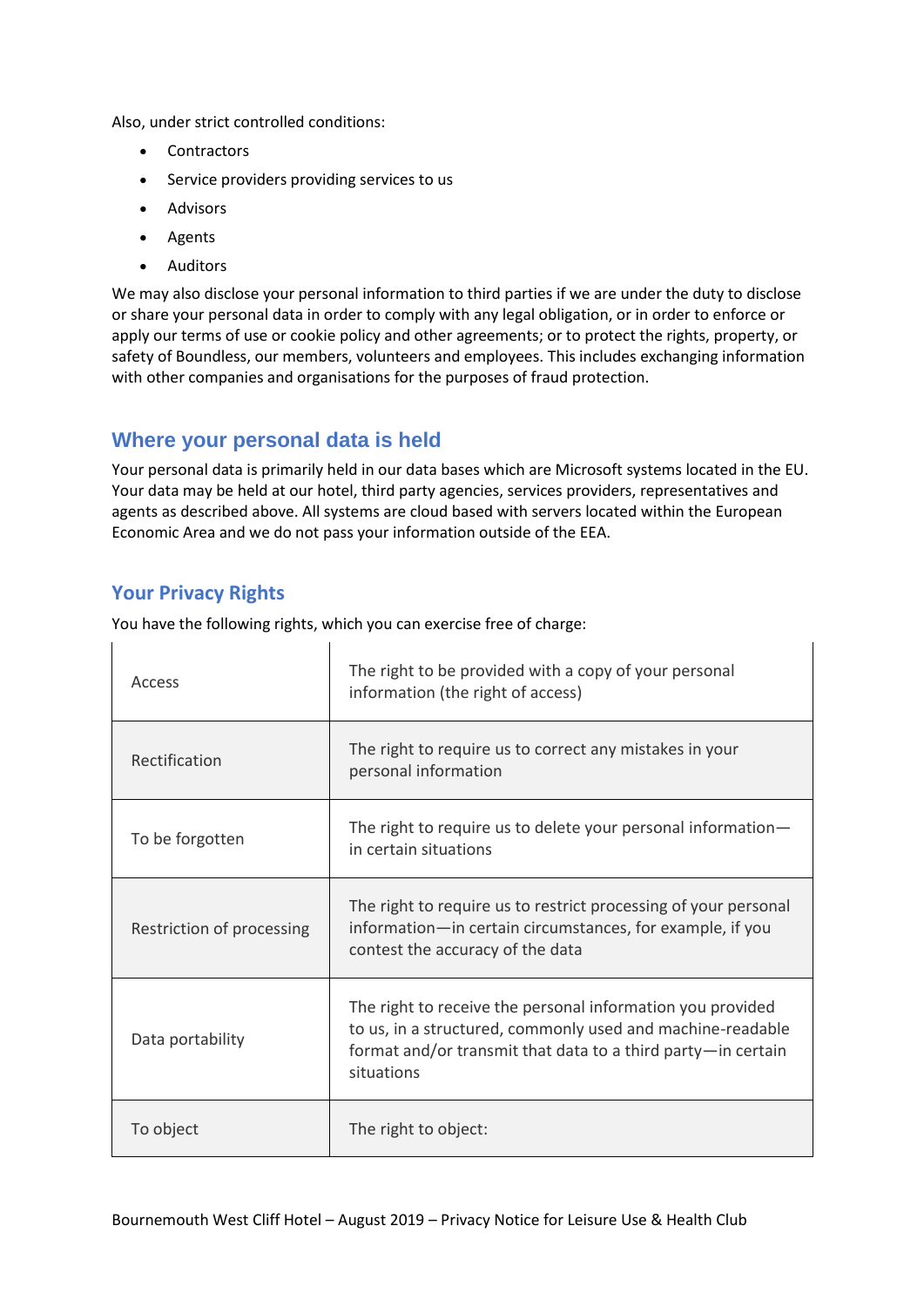|                                                                 | -at any time to your personal information being processed<br>for direct marketing (including profiling);                                                                                        |  |
|-----------------------------------------------------------------|-------------------------------------------------------------------------------------------------------------------------------------------------------------------------------------------------|--|
|                                                                 | -in certain other situations to our continued processing of<br>your personal information, for example, processing carried<br>out for the purpose of our legitimate interests.                   |  |
| Not to be subject to<br>automated individual<br>decision-making | The right not to be subject to a decision based solely on<br>automated processing (including profiling) that produces<br>legal effects concerning you or similarly significantly affects<br>you |  |
| Right to withdraw<br>consent                                    | If you have given us your consent to use your personal<br>information, you can withdraw your consent at any time. This<br>might impact our ability to provide goods and services to you         |  |

For further information on each of those rights, including the circumstances in which they apply, please contact us or see the [Guidance from the UK Information Commissioner's Office](http://ico.org.uk/for-organisations/guide-to-the-general-data-protection-regulation-gdpr/individual-rights/) (ICO) on [individuals' rights under the General Data Protection Regulation](http://ico.org.uk/for-organisations/guide-to-the-general-data-protection-regulation-gdpr/individual-rights/).

If you would like to exercise any of those rights, please:

- Send a written request by either email or letter to our Data Protection Officer (please see 'who are we')
- email, call or write to our Data Protection Officer (please see 'who are we')
- let us have enough information to identify you;
- let us have proof of your identity and address (a copy of your driving licence or passport and a recent utility or credit card bill); and
- let us know what right you want to exercise and the information to which your request relates.

## **How Long Your Personal Data will be kept and where**

We will only use your information for as long as it is required for the purpose it was collected for. If we collect your personal information, the length of time we retain it is determined by a number of factors, including the purpose for which we use that information and our obligations under other laws.

Your personal data is primarily held in different data bases depending on your interaction with us. Your data may also be held at our hotel, third party agencies, services providers, representatives and agents as described above. All systems are cloud based with servers located within the European Economic Area and we do not pass your information outside of the EEA.

We will retain your data as a health club member for 7 years in accordance with the Limitation Act 1980. This acts states either you or we may bring a claim for breach of contract within six years of the event giving rise to a breach. In order that we may defend or bring a breach of contract claim (and to comply with disclosure requirements) we keep your account record for 7 years. This period takes into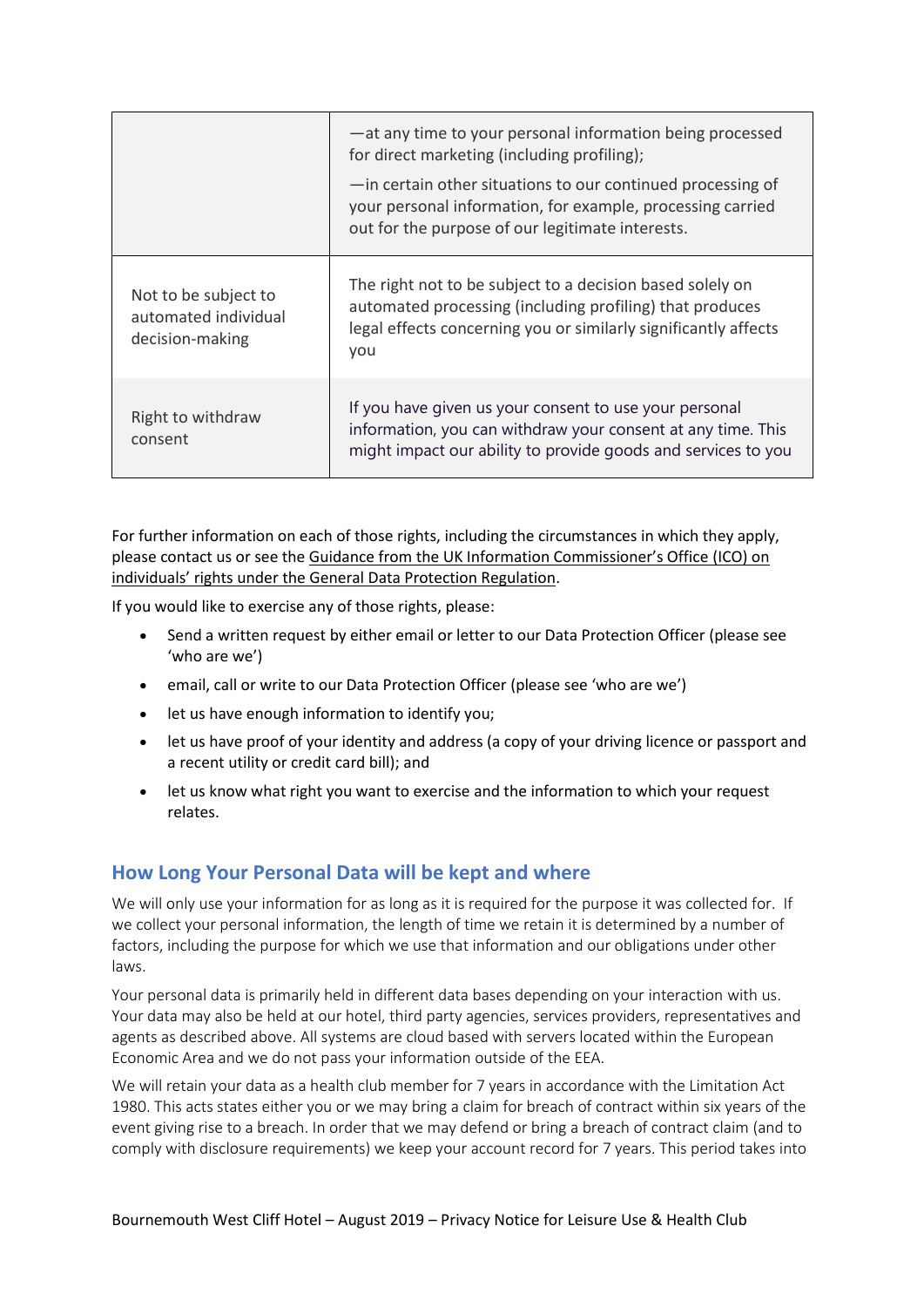account the 4-month period during which a claim form, issued on the last day of the limitation period, remains valid for service and for any extension for service which may be granted by the court.

Enquiries will be kept for only as long as necessary to deal with it.

When it is no longer necessary to retain your personal data, we will delete or anonymise it.

If a PEEP has been conducted, this will be retained for 7 years.

CCTV images are not kept for more than 30 days in line with our CCTV policy.

All images from AngelEye sensors and cameras are kept for 72 hours and then deleted.

## **How we secure your data**

We maintain physical, electrical and procedural safeguards in connection with the collection, storage and disclosure of personally identifiable information. We have taken technical and organisational measures to secure your data, including:

- This website has a secure https:// address (URL). This means that a SSL certificate is in place so that if you submit any data via the website, then your information is encrypted whilst it is being transmitted to the applicable database or email server
- We limit access to your personal data to those who have a genuine business need to access it. Only employees who need the information to perform a specific job are provided with access to your data. Those processing your data will do so only in an authorised manner and are subject to a duty of confidentiality. Contracts will be in place to protect any personal data.
- All our staff complete mandatory information security and data protection training on employment and annually thereafter to reinforce responsibility and requirements set out in our information security policies.
- We conduct Privacy Impact Assessments in accordance with Data Privacy guidelines
- We implement appropriate measures and controls, including monitoring and physical measures, to the processing and storage of data.
- We also have procedures in place to deal with any suspected data security breach. We will notify you and any applicable regulator of a suspected data security breach where we are legally required to do so.
- We require, through the use of contract and security reviews, our third-party vendors and providers to protect any personal information with which they are entrusted in accordance with our own policies and procedures

# **Use of Automated Decision Making**

Generally we do not use any personal data for profiling or decision making at the hotel. The only exception to this is regarding the use of our swimming facilities through the AngelEye anti-drowning system. Using an advanced underwater sensor and camera system and artificial intelligence software (AI), all swimmers are monitored simultaneously regardless of the bather load. The images are processed by dedicated software that determines the presence of swimmers in the pool, studies their movements and uses algorithms to interpret their behaviour. If the person is believed to be having trouble moving or if the body does not emerge on the surface, the system issues an alert.

The lawful basis for this is Legal Obligation – as part of the HSG 179 Health and Safety in Swimming Pools the use of technology and drowning detection systems such as the AngelEye system is listed as one of the control measures.

#### Bournemouth West Cliff Hotel – August 2019 – Privacy Notice for Leisure Use & Health Club